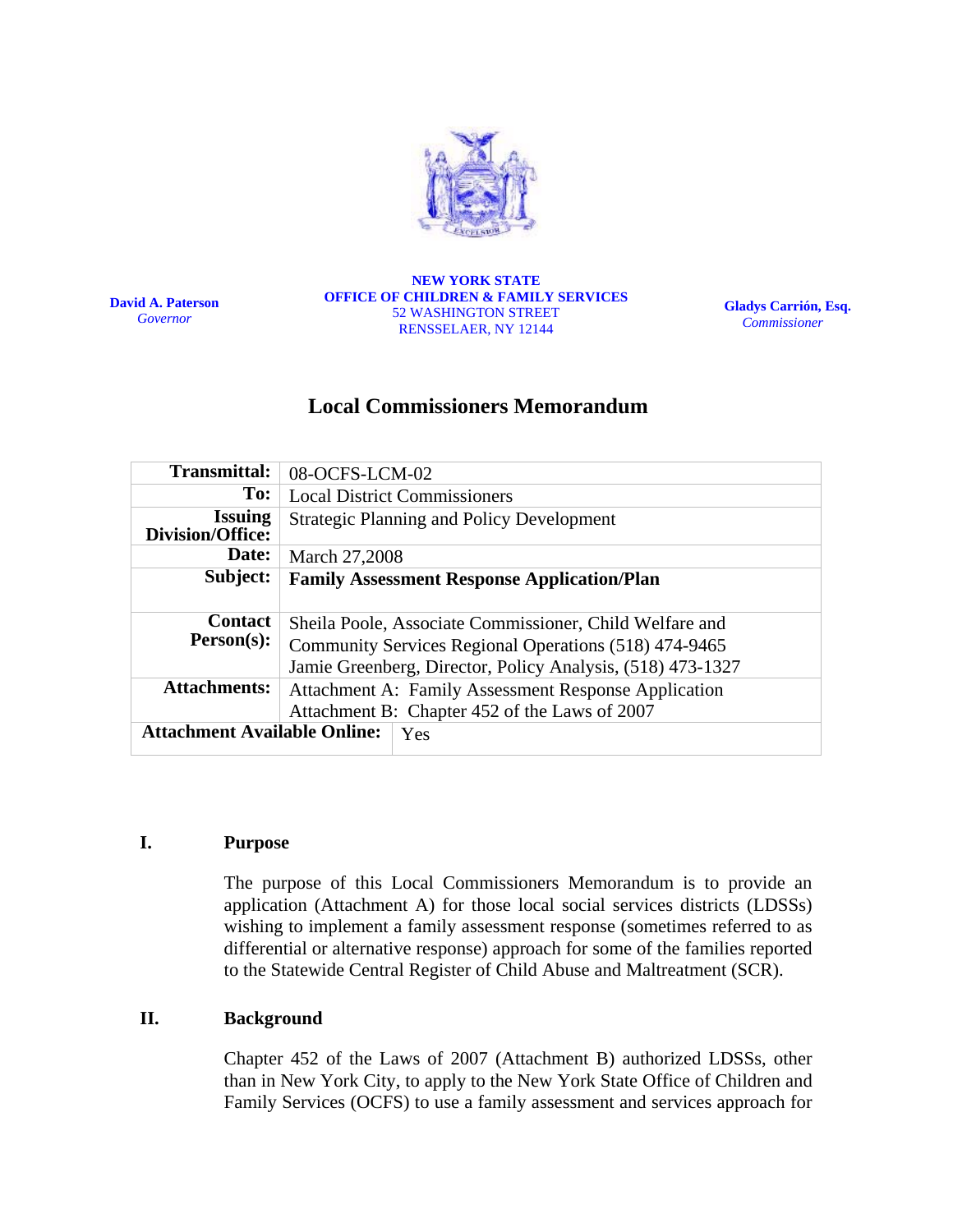a subset of families that are reported to the SCR for child maltreatment. The family assessment approach requires an initial assessment of child safety. If a child is assessed as unsafe, the report may not be handled using a family assessment response. For families that are reported to the SCR where a family assessment response is used, no determination of the SCR report is made. OCFS believes, as do other states that use a family assessment approach, that it is easier to engage families since the approach is likely to be viewed as less threatening by the family; it allows the family to have a larger role in determining what services will benefit their children; and the LDSS is more likely to be viewed by the family as a helping entity in the future should issues arise that create risk to children.

Shortly after Chapter 452 was enacted, OCFS invited all interested LDSSs to participate in a conference call in which the law's provisions were summarized and questions were solicited and answered (based on information that was known at the time). Subsequent to that conference call, LDSSs were invited to self-select to work with OCFS to help develop the program and IT systems parameters/requirements. Six LDSSs expressed interest, without making a commitment to applying to use the approach, and have helped OCFS develop and move toward operationalizing a family assessment response program. The law does allow an LDSS that is authorized to use a family assessment response considerable flexibility to develop an approach that best matches its county service resources, its staffing, and how many families with which the approach will be used.

### **III. Program Implications**

It is anticipated that there will be (limited) Information Technology (IT) support for Family Assessment Response by November 1, 2008. As a result, that date is considered the first time that an LDSS could begin using the approach. There are many pre-implementation activities that will need to be attended to including, but not limited to, staff training, community preparedness, and service development/refinement/targeting. OCFS is fully committed to supporting LDSSs that choose to implement a Family Assessment Response approach, within the bounds of our resources.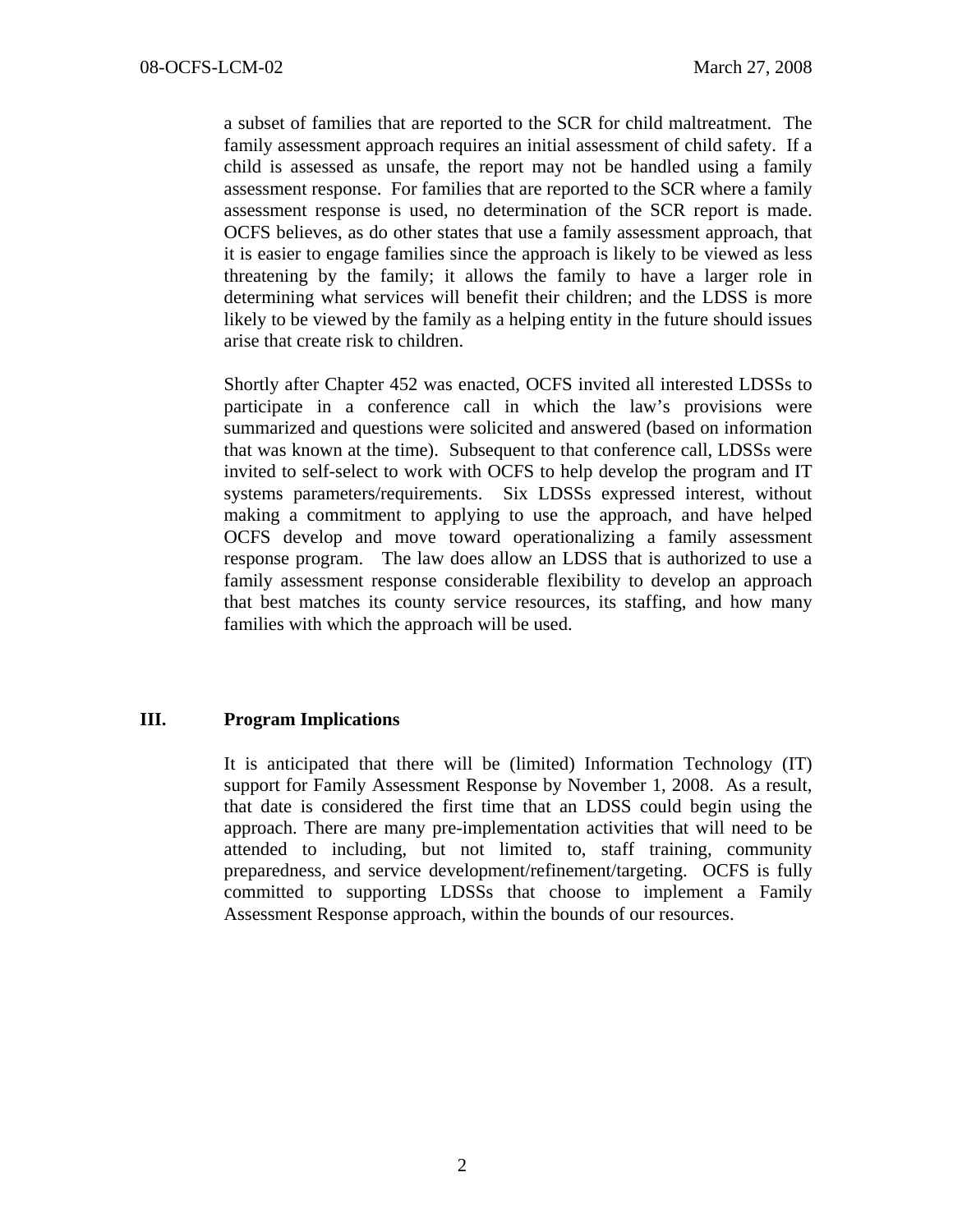LDSSs interested in beginning in 2008 must submit an application to OCFS by May 15. OCFS will entertain applications from LDSSs that want to begin later than 2008. The provisions of Chapter 452 expire June 1, 2111; however, we are optimistic that the law will be extended or made permanent if the program is assessed to be positive and producing good outcomes.

*/s/ Nancy W. Martinez* 

**Issued By:**  Name: Nancy W. Martinez Title: Director Division/Office: Strategic Planning and Policy Development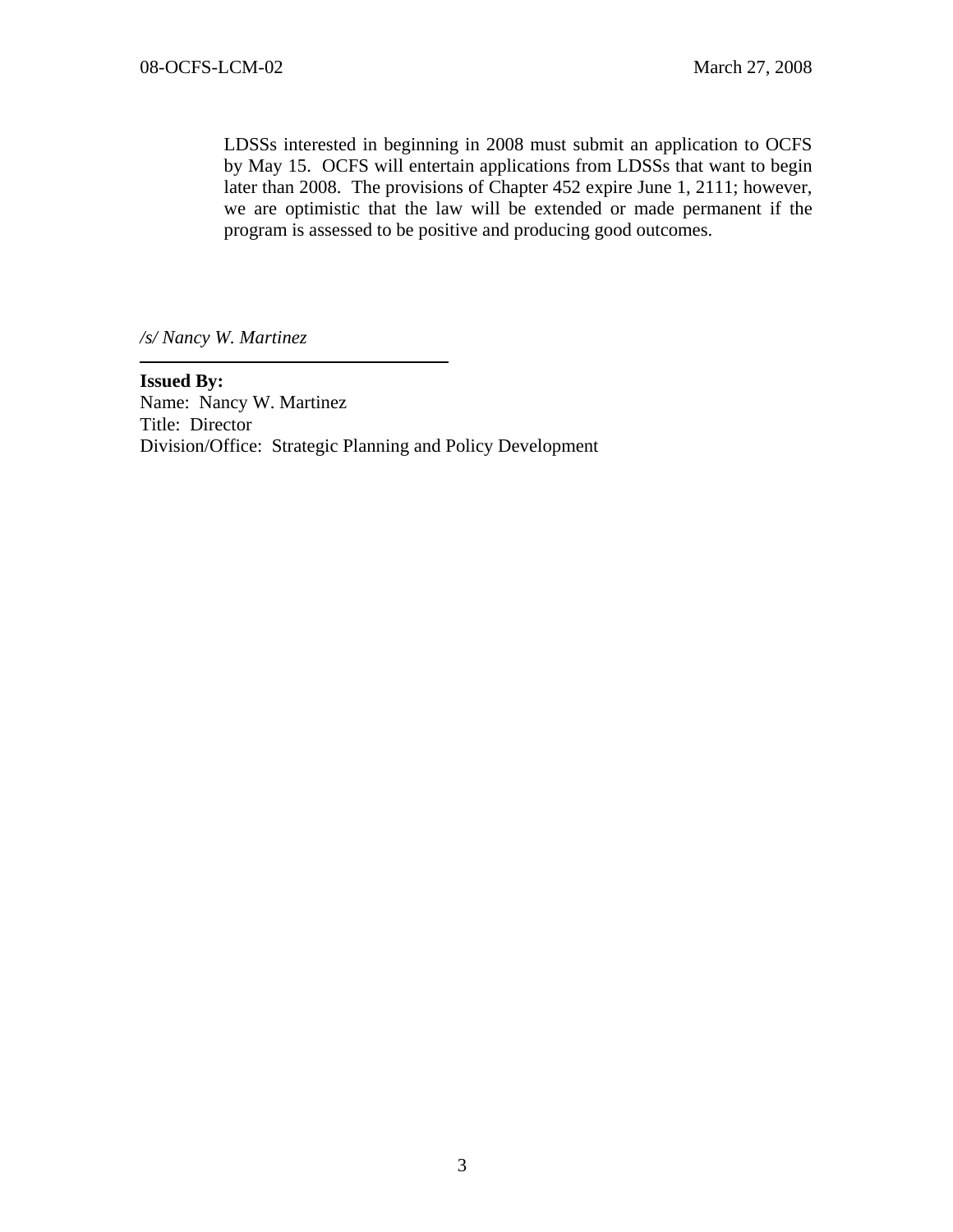#### Attachment A

## **Family Assessment Response Application**

Any social services district wishing to implement a Child Protective Services (CPS) differential response (which OCFS shall refer to as family assessment response) program must apply to OCFS to participate by submitting a plan for implementation. Any plan approved will be posted on OCFS' website within 60 days of such approval, as required by Chapter 452 of the Laws of 2007. The plan must address all the criteria listed below:

a) The factors to be considered by the social services district in determining which reports will be addressed through the family assessment and services track and the size of the population to be the subject of the differential response program;

- Please address:
	- o the criteria by which you will assign reports to the family assessment and services track;
	- o the anticipated percentage of reports that you are projecting will be handled through the family assessment and services track in the first 12 months of implementation..
	- o the particular units and/or workers who will be involved, if it is not initially to be done county-wide
	- o any phase-in or rollout plans

b) The assessment process regarding child safety and risk as well as the types of services and interventions to be provided to families included in the family assessment and services track and a description of how the services will be offered;

- Please describe:
	- o the assessment process that you will use to assess child safety, risk to children and family strengths and needs.
	- o the plan for linking families with those goods and services that address their identified needs, including what services will be provided by county CPS or preventive services staff, what services will be provided by community service providers, and what relationship the county will have with TANF staff in assessing needs and providing services. How, if at all, will family assessment and services interact with other local models of service access including such things as SPOA, CCSI, etc.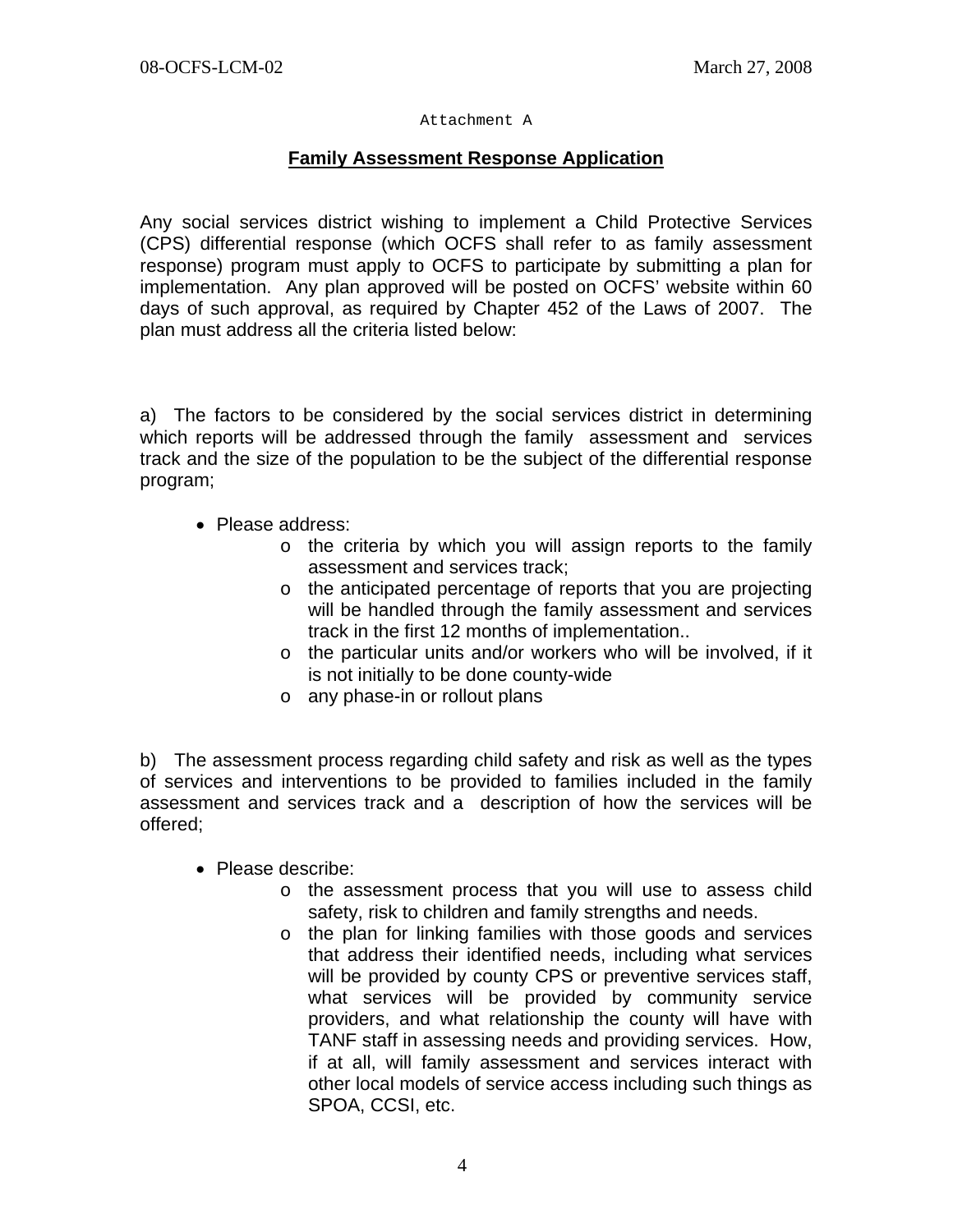c) A description of the process to be followed for planning and monitoring the services provided under the family assessment and services track;

• Please include how the assessments and services provided directly by LDSS as well as those provided by agencies under contract with LDSS and those provided by other community agencies will be developed and monitored for quality and adherence to negotiated principles and expectations.

d) A description of how the principles of family involvement and support consistent with maintaining the safety of the child(ren) will be implemented in the family assessment and services track;

- Please describe:
	- o your County's core practice principles upon which the family assessment response is designed.
	- o the approach you will take, and the strategy behind such an approach, to more actively engage and empower families in (i) assessment of their strengths, (ii)assessing their needs, and (iii) in decision-making, while at the same time reassessing child safety, as need be.

e) A description of how the differential response program will enhance the ability of the district to protect children, maintain the safety of children and preserve families;

f) A description of how the district will reduce the involvement of government agencies with families and maintain the safety of children through the use of community resources;

- Please describe:
	- o how the district will engage the family without increasing the involvement of government agencies without compromising safety of children
	- o how traditional service providers, the family's support network, and other community resources will provide assistance to families whose reports/cases will be handled by a differential response program.

g) A description of the staff resources proposed to be used in the family assessment and services track, including the proposed staff workloads and qualifications;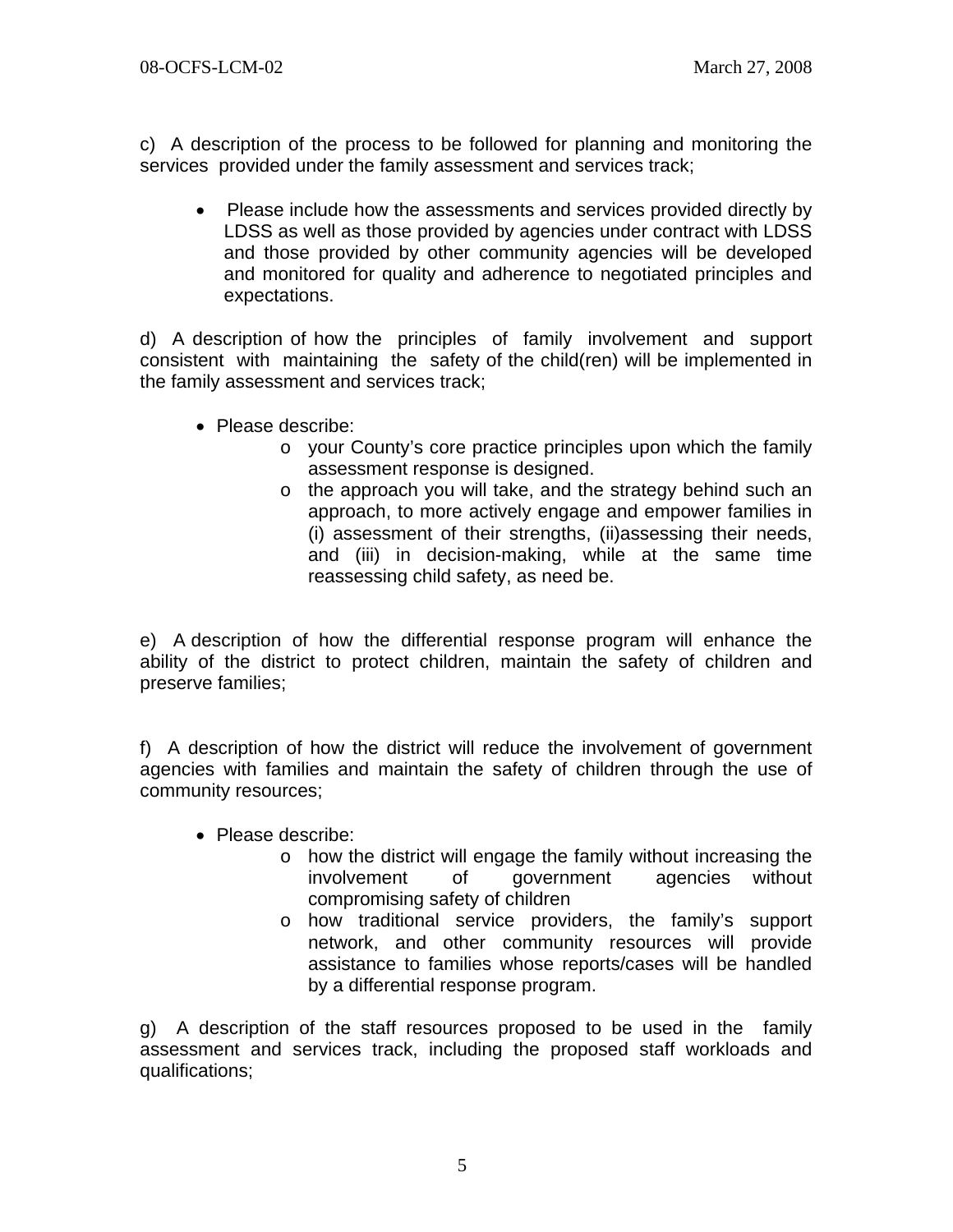- Please include:
	- o how you plan to assign or recruit DSS staff to respond to a CPS report through the family assessment response track
	- o whether staff will be involved in both the family assessment response track and the traditional CPS investigations
	- o an indication of the use of any and all specialized staff/resources that will impact on the implementation of FAM

h) A description of the training that will be provided to district staff regarding the family assessment response program. Additionally, please include a description of training to be provided to any non-district staff to be used in the differential response program. Both descriptions should include, but not be limited to, a description of the training involving maintaining the safety and well-being of children and any cross training planned for family assessment and investigative staff;

i) A description of the community resources that are proposed to be used in the family assessment and services track;

j) A description of any additional funding (beyond the regular child welfare finance mechanisms) that may be utilized to enhance the differential response program;

- k) A description of the protocol to be followed for handling cases in the family assessment services track when domestic violence is suspected or confirmed. The protocol must address the need to maintain the safety of the child(ren);
	- If you plan to collaborate with your local domestic violence service provider concerning any aspects of your family assessment and services track, please describe such collaboration.
- l) A description of your plan to involve community agencies, schools, Family Court, other key stakeholders in your county or catchment area, and the community as a whole in planning for and implementing a family assessment response;
- m) Please indicate your projected timeline for implementation.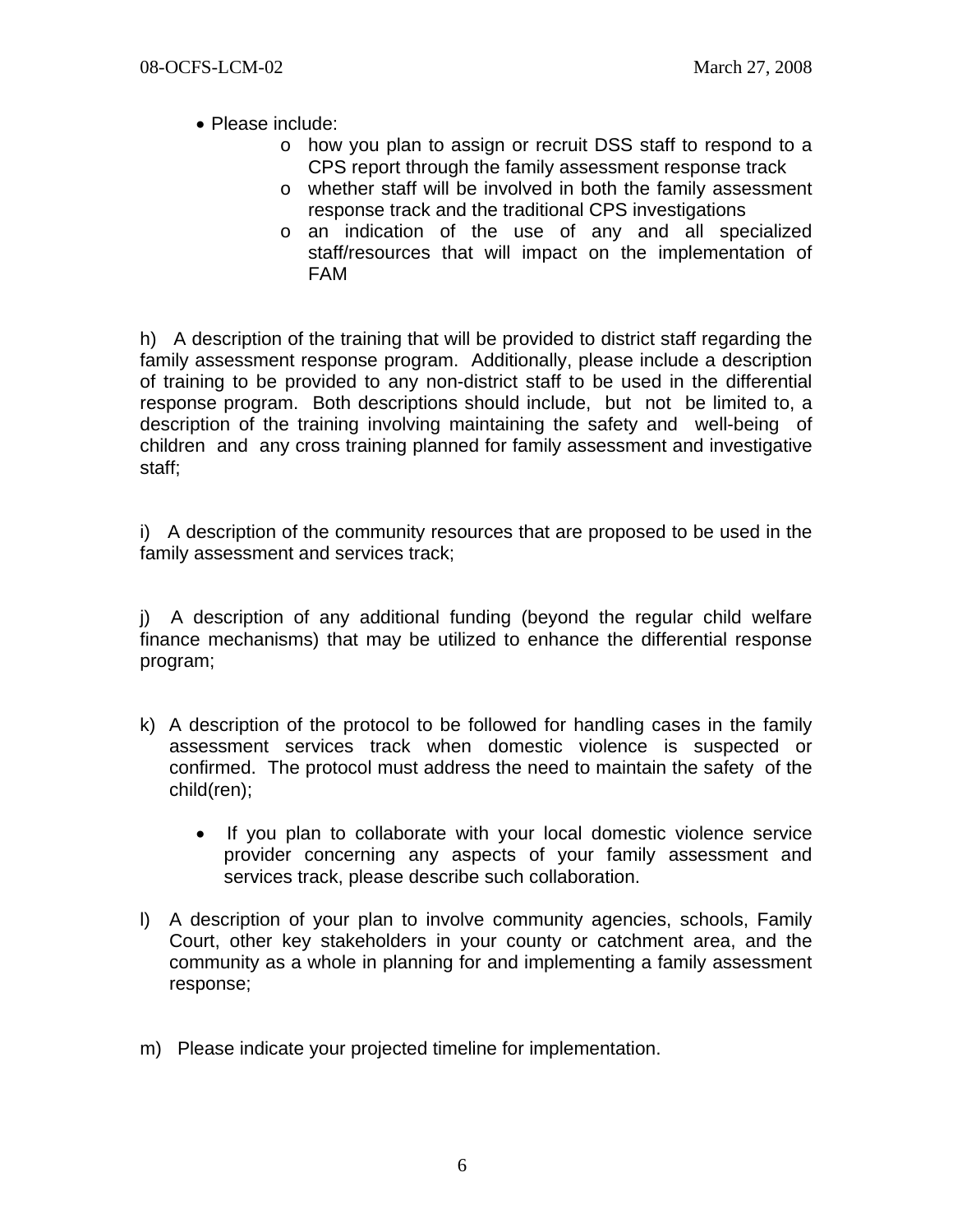### Attachment B

### **Chapter 452 of the Laws of 2007**

 1 Section 1. Section 422 of the social services law is amended by adding 2 a new subdivision 5-a to read as follows: 3 **5-a. Upon notification from a local social services district, that a** 4 **report is part of the family assessment and services track pursuant to** 5 **subparagraph (i) of paragraph (c) of subdivision four of section four** 6 **hundred twenty-seven-a of this title, the central register shall forth-** 7 **with identify the report as an assessment track case and legally seal** 8 **such report.** 9 **§ 2.** The social services law is amended by adding a new section 427-a 10 to read as follows: 11 **§ 427-a. Differential response programs for child protection assess-** 12 **ments or investigations. 1. Any social services district located outside** 13 **of a city with a population of more than two million may, upon the** 14 **authorization of the office of children and family services, establish a** 15 **program that implements differential responses to reports of child abuse** 16 **and maltreatment. Such programs would create a family assessment and**

 EXPLANATION--Matter in **italics** (underscored) is new; matter in brackets

 $[-]$  is old law to be omitted.

LBD09652-06-7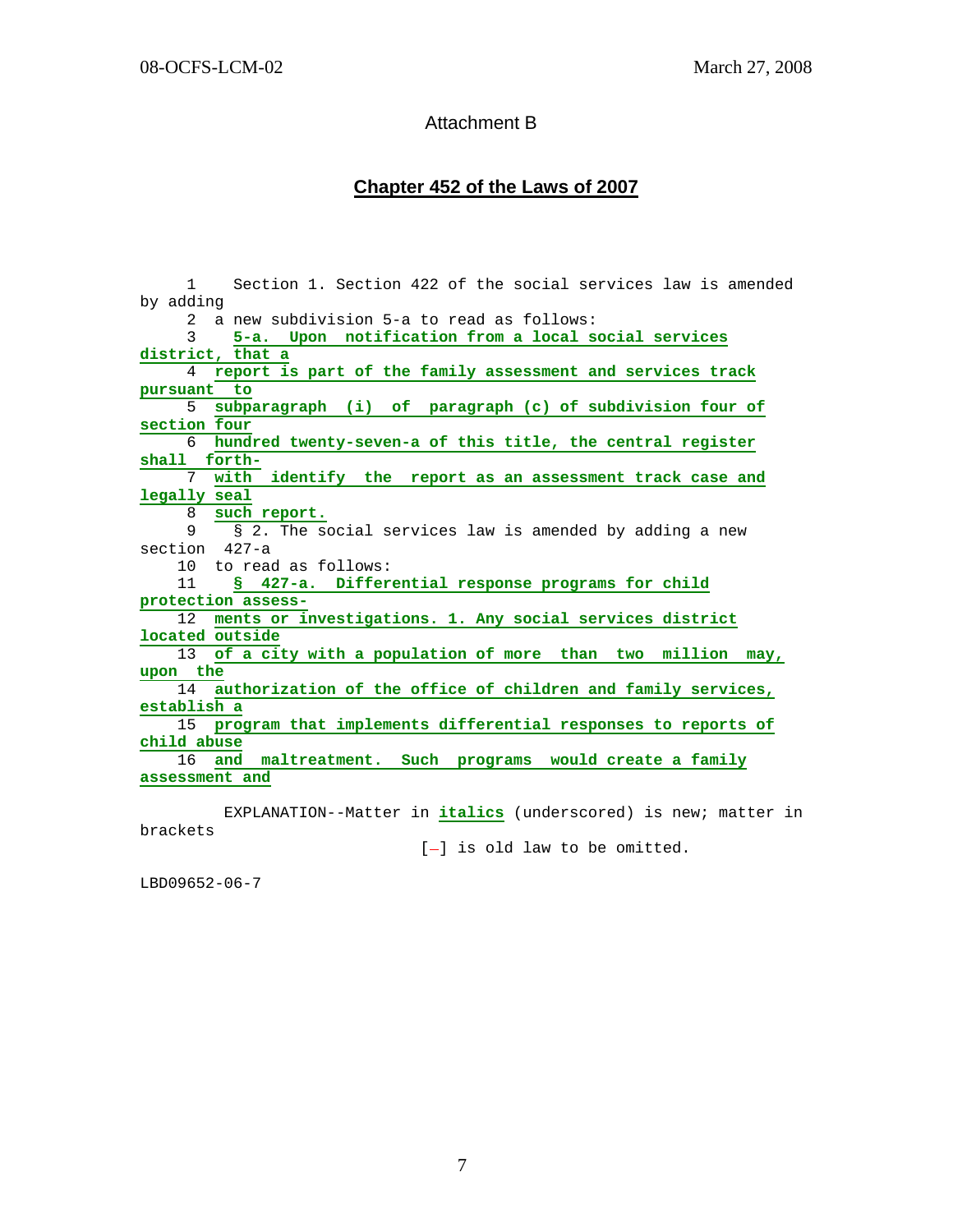|                   | $\overline{a}$<br>$S. 4009--B$                                    |
|-------------------|-------------------------------------------------------------------|
|                   |                                                                   |
| $\mathbf{1}$      | services track as an alternative means of addressing certain      |
| matters           |                                                                   |
| 2<br>maltreatment | currently investigated as allegations of child abuse or           |
| 3                 | pursuant to this title. Notwithstanding any other provision of    |
| law<br>to         |                                                                   |
| 4                 | contrary, the provisions of this section will apply only<br>the   |
| to those          |                                                                   |
| 5.                | cases involving allegations of abuse or maltreatment in family    |
| settings          |                                                                   |
| 6                 | expressly included in the family assessment and services          |
| track of the<br>7 | differential response program, and only in those social           |
| services          |                                                                   |
| 8                 | districts authorized by the office of children and family         |
| services to       |                                                                   |
| 9                 | implement a differential response program. Such cases shall       |
| not be            |                                                                   |
| 10                | subject to the requirements otherwise applicable to cases         |
| reported to       |                                                                   |
| 11                | the statewide central register of child abuse and maltreatment    |
| pursuant<br>12    | to this title, except as set forth in this section.               |
| 13                | 2. Any social services district interested in implementing a      |
| differen-         |                                                                   |
| 14                | response program shall apply to the office of children<br>tial    |
| and family        |                                                                   |
| 15                | services for permission to participate. The criteria for          |
| a social          |                                                                   |
| 16<br>office of   | services district to participate will be determined by the        |
| 17                | children and family services after consultation with the office   |
| for the           |                                                                   |
| 18                | prevention of domestic violence, however the social services      |
| district's        |                                                                   |
| 19                | application must include a plan setting forth the following:      |
| 20                | (a) in conjunction with any additional requirements imposed       |
| by the            |                                                                   |
| 21                | office of children and family services and the provisions of      |
| this subdi-<br>22 | vision, the factors to be considered by the social services       |
| district in       |                                                                   |
| 23                | determining which cases will be addressed through the family      |
| assessment        |                                                                   |
| 24                | services<br>track and the size of the population to be the<br>and |
| subject of        |                                                                   |
| 25                | the differential response program;                                |
| 26<br>families    | (b) the types of services and interventions to be provided to     |
| 27                | included in the family assessment and services track and a        |
|                   |                                                                   |
| description       |                                                                   |

28 **of how the services will be offered;**

 29 **(c) a description of the process to be followed for planning and moni-**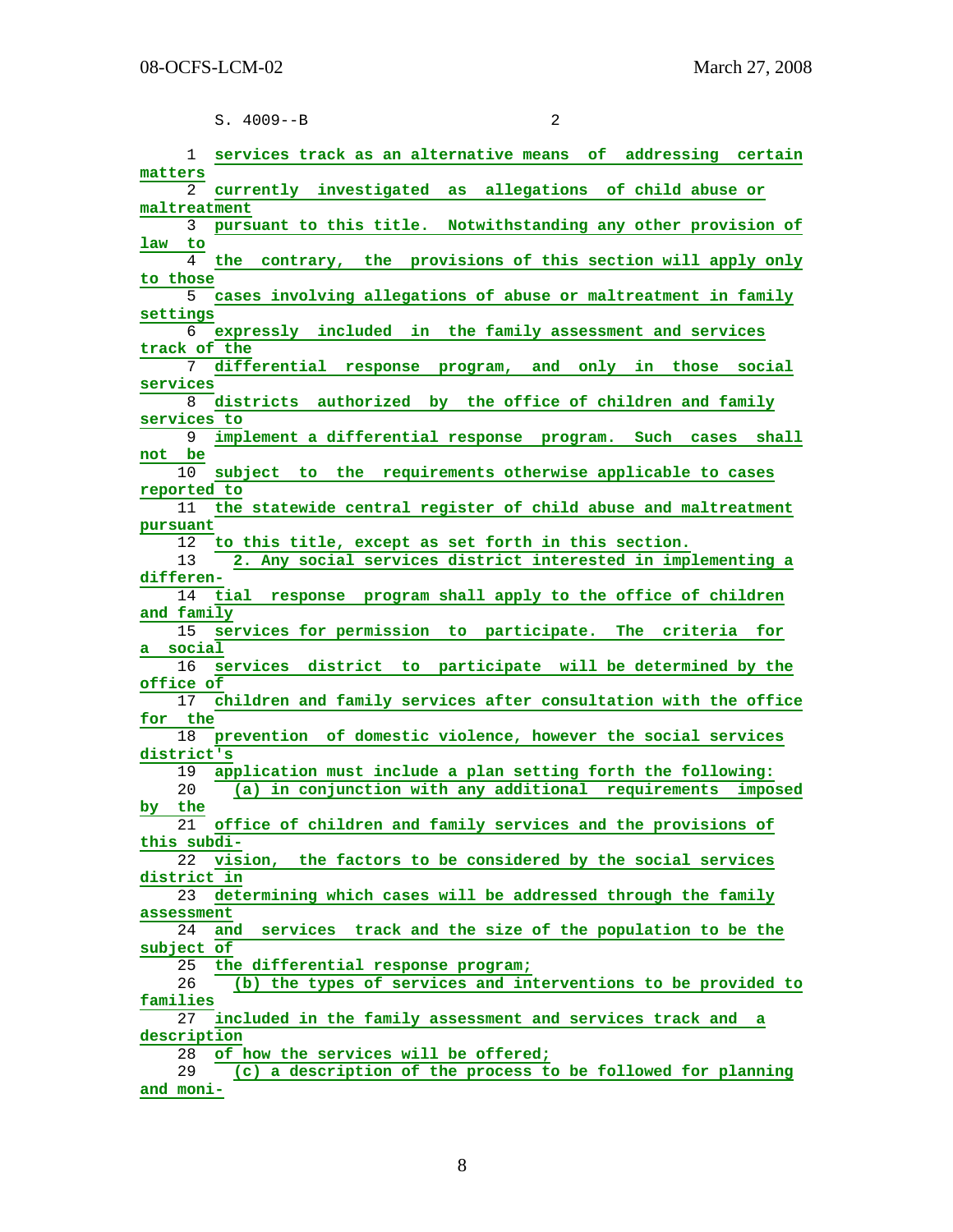|              | 30 | toring the services provided under the family assessment and     |
|--------------|----|------------------------------------------------------------------|
| services     |    |                                                                  |
|              |    | 31 track;                                                        |
|              | 32 | (d) a description of how the principles of family                |
|              |    | involvement and                                                  |
|              | 33 | support consistent with maintaining the safety of the            |
|              |    | child will be                                                    |
|              | 34 | implemented in the family assessment and services track;         |
|              | 35 | (e) a description of<br>how the differential response            |
|              |    | program will                                                     |
|              | 36 | enhance the ability of the district to protect children,         |
| maintain the |    |                                                                  |
|              | 37 | safety of children and preserve families;                        |
|              | 38 | (f) a description of how the district will reduce the            |
|              |    | involvement of                                                   |
|              | 39 | government agencies with families and maintain the safety of     |
| children     |    |                                                                  |
|              | 40 | through the use of community resources;                          |
|              | 41 | (g) a description of the staff resources proposed to be used     |
| in the       |    |                                                                  |
|              | 42 | family assessment and services track, including the proposed     |
| staff work-  |    |                                                                  |
|              | 43 | loads and qualifications;                                        |
|              | 44 | description of the training that will be provided to<br>(h)<br>a |
| district     |    |                                                                  |
|              | 45 | and any non-district staff to be used in the differential        |
| response     |    |                                                                  |
|              | 46 | program including, but not limited to, a description of the      |
| training     |    |                                                                  |
|              | 47 | involving maintaining the safety and well-being of children      |
| and any      |    |                                                                  |
|              | 48 | cross training planned for family assessment and investigative   |
| staff;       |    |                                                                  |
|              | 49 | description of the community resources that are<br>$(i)$ a       |
|              |    | proposed to be                                                   |
|              | 50 | used in the family assessment and services track;                |
|              | 51 | (j) a description of any additional funding that may be          |
| utilized     |    | to                                                               |
|              | 52 | enhance the differential response program; and                   |
|              | 53 | a description of the protocol to be followed for<br>(k)          |
|              |    | handling cases                                                   |
|              | 54 | where domestic violence is present in order to maintain the      |
| safety       |    | оf                                                               |
|              | 55 | the child through the family assessment and services track.      |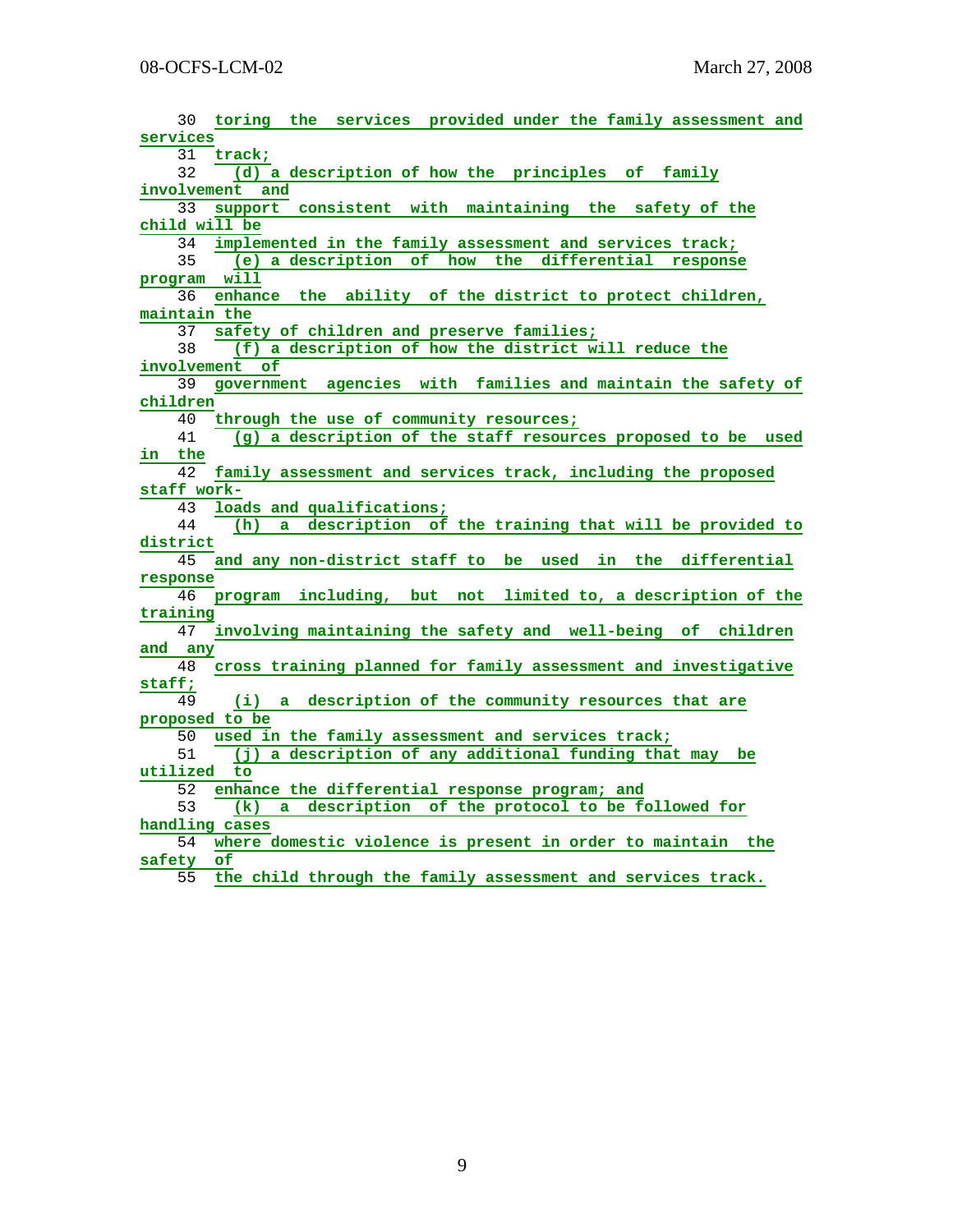| $S. 4009--B$ |  |
|--------------|--|
|--------------|--|

| ٦ |  |
|---|--|

| criteria for determining which cases may be<br>1<br>3.<br>The                   |
|---------------------------------------------------------------------------------|
| placed in the                                                                   |
| assessment track shall be determined by the local department<br>2               |
| social<br>оf                                                                    |
| 3<br>services, in conjunction with the office of children and family            |
| services                                                                        |
| consultation with the office for the prevention of<br>and<br>after<br>4         |
| domestic                                                                        |
|                                                                                 |
| 5.<br>violence. Provided, however, that reports including any of the            |
| following                                                                       |
| allegations shall not be included in the assessment track of a<br>6             |
| differen-                                                                       |
| 7 tial response program:                                                        |
| reports alleging that the subject committed or<br>8<br>(a)                      |
| allowed to be                                                                   |
| committed an offense defined in article one hundred thirty of<br>9              |
| the penal                                                                       |
| 10<br>law;                                                                      |
| 11<br>(b) reports alleging that the subject allowed, permitted or               |
| encouraged                                                                      |
| child to engage in any act described in sections 230.25,<br>12<br>a i           |
| 230.30 and                                                                      |
| 13<br>230.32 of the penal law;                                                  |
|                                                                                 |
| 14<br>(c) reports alleging that the subject committed any of                    |
| the acts                                                                        |
| described in section 255.25, 255.26 or 255.27 of the penal law;<br>15           |
| 16<br>(d) reports alleging that the subject allowed a child to                  |
| engage in                                                                       |
| acts or conduct described in article two hundred sixty-three<br>17              |
| of the                                                                          |
| 18<br>penal law;                                                                |
| (e) reports alleging that the subject committed assault in<br>19                |
| the first,                                                                      |
| second or third degree against a child;<br>20                                   |
| 21<br>(f) reports alleging that the subject committed or attempted              |
| to commit                                                                       |
| murder or manslaughter in the first or second degree;<br>22                     |
| 23<br>(g) reports alleging that the subject abandoned a child                   |
| pursuant to                                                                     |
| subdivision five of section three hundred eighty-four-b of this<br>24           |
|                                                                                 |
| article;                                                                        |
| (h) reports alleging that the subject has subjected a child<br>25               |
| to severe                                                                       |
| or repeated abuse as those terms are defined in paragraphs (a)<br>26            |
| and $(b)$                                                                       |
| 27<br>subdivision eight of section three hundred eighty-four-<br>оf             |
| b of this                                                                       |
| article; and<br>28                                                              |
| (i) reports alleging that the subject has neglected a child<br>29               |
| to<br>as<br>SO                                                                  |
| substantially endanger the child's physical or mental health,<br>30             |
| including                                                                       |
| a growth delay, which may be referred to as failure to thrive,<br>31            |
|                                                                                 |
| that has<br>been diagnosed by a physician and is due to parental neglect.<br>32 |
|                                                                                 |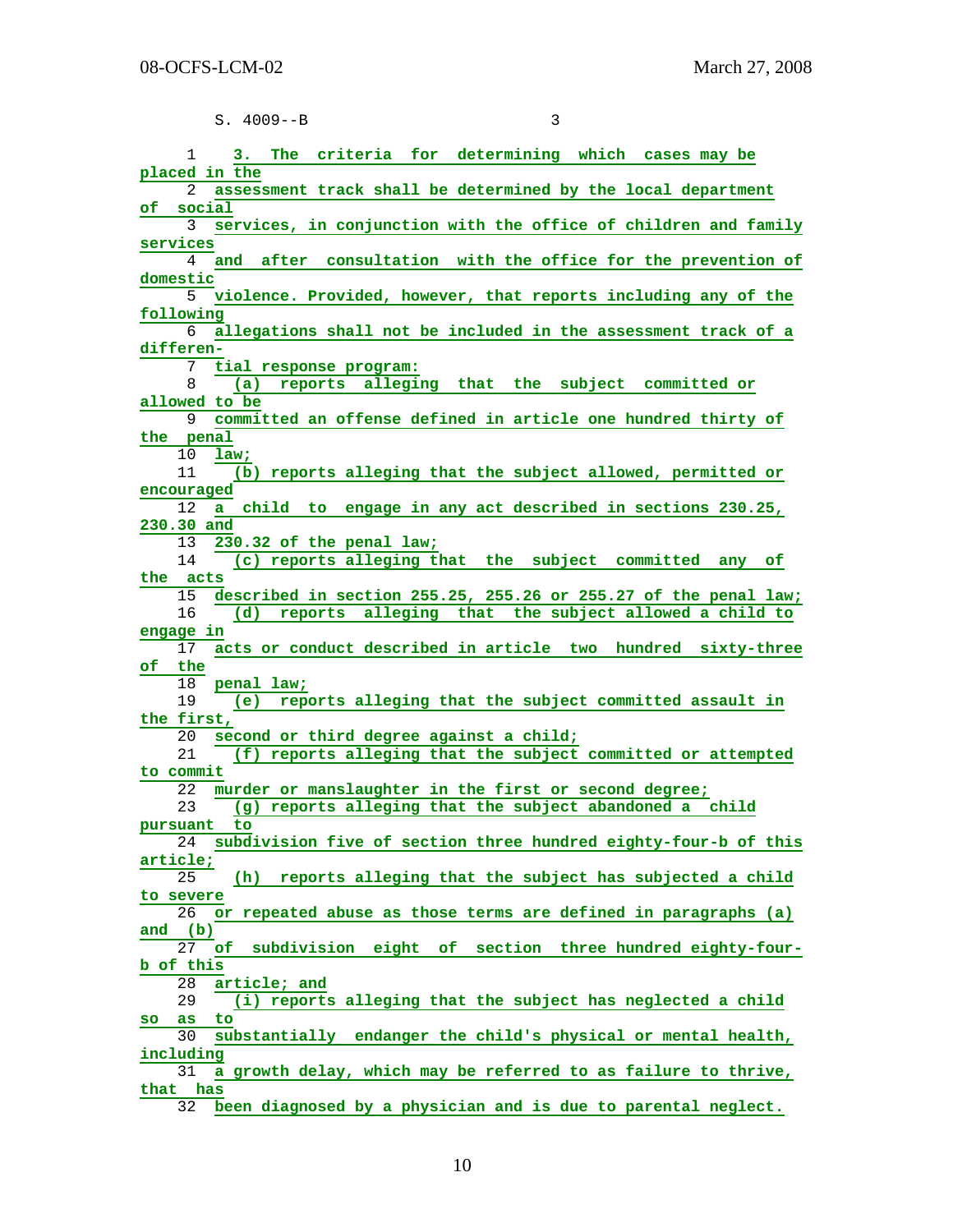| 33<br>The following procedures shall be followed for all cases<br>4.              |
|-----------------------------------------------------------------------------------|
| included                                                                          |
| in the family assessment and services track:<br>34                                |
| (a) Reports taken at the statewide central register of child<br>35                |
| abuse and                                                                         |
| maltreatment shall be transmitted to the appropriate local<br>36                  |
| child protec-                                                                     |
| 37<br>tive service.                                                               |
| (b) A social services district permitted by the office of<br>38                   |
| children and                                                                      |
| family services to participate in the implementation of a<br>39                   |
| differential                                                                      |
| 40<br>response program shall, consistent with the criteria developed              |
| pursuant                                                                          |
| to subdivision three of this section, identify those reports<br>41                |
| which are                                                                         |
| initially eligible to be included in the family assessment and<br>42              |
| services                                                                          |
| 43<br>track.                                                                      |
| 44<br>(c) For those reports which are included in the family                      |
| assessment and                                                                    |
| services track, the social services district shall not be<br>45                   |
|                                                                                   |
| subject to the<br>46                                                              |
| requirements of this title concerning initial investigation                       |
| of reports                                                                        |
| of suspected abuse and maltreatment of children, including<br>47                  |
| notification                                                                      |
| requirements. For reports assigned to the family assessment and<br>48             |
| services                                                                          |
| track, the social services district shall be responsible for<br>49                |
| ensuring                                                                          |
| that the children are safe in their homes. Such safety check<br>50                |
| shall be                                                                          |
| commenced within twenty-four hours<br>of<br>receipt<br>the<br>51<br>of            |
| and<br>report                                                                     |
|                                                                                   |
| completed within seven days. Based on the initial safety<br>52                    |
| check,<br>the                                                                     |
| 53<br>district shall determine if the report shall continue under                 |
| the family                                                                        |
| assessment and services track. This safety check must be<br>54                    |
| in<br>documented                                                                  |
| 55<br>the<br>manner                                                               |
| specified by the office of children and family<br>services.                       |
| 56                                                                                |
| Should the children be found to be safe in the home, the social                   |
| services                                                                          |
| $S. 4009 - B$<br>4                                                                |
| 1                                                                                 |
| district shall then identify service needs and family issues,                     |
| if<br>any,                                                                        |
| that should be addressed.<br>2                                                    |
| services district determines,<br>3<br>(i)<br>Where the<br>social                  |
| based on the                                                                      |
| initial safety check, that the report is appropriate to be<br>4                   |
| included<br>in                                                                    |
| 5<br>family assessment and services track, the social services<br>the<br>district |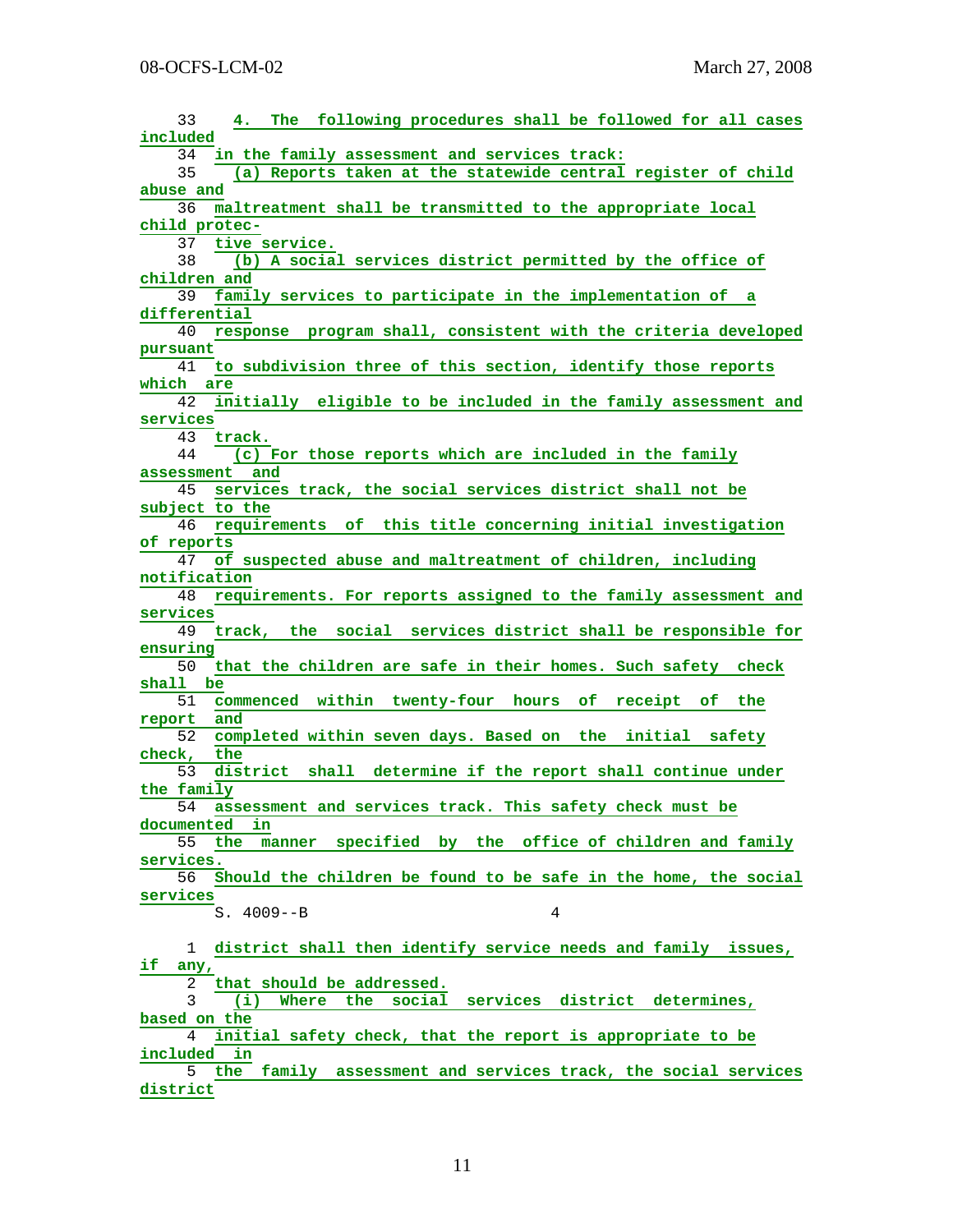| shall document the reason for that determination in the<br>6              |
|---------------------------------------------------------------------------|
| initial safety                                                            |
| check and inform the statewide central register of child<br>7             |
| abuse and                                                                 |
| 8<br>maltreatment that the report is part of the family                   |
| assessment<br>and                                                         |
| services track and request that the records of the                        |
| 9                                                                         |
| statewide central                                                         |
| 10<br>register of child abuse and maltreatment of such report be          |
| classified as                                                             |
| 11<br>an assessment track case and be legally sealed in accordance        |
| with the                                                                  |
| 12<br>provisions of paragraph (a) of subdivision five of section          |
| four hundred                                                              |
| 13<br>twenty-two of this title. Such sealed reports shall be              |
| maintained at the                                                         |
| statewide central register of child abuse and maltreatment for<br>14      |
|                                                                           |
| ten years                                                                 |
| 15<br>after the report was made.                                          |
| 16<br>(ii) Where the social services district determines, based           |
| the<br>on                                                                 |
| 17<br>initial safety check, to investigate the report as a report of      |
| suspected                                                                 |
| child abuse or maltreatment, the social services district shall<br>18     |
| document                                                                  |
| 19<br>the reason for that decision in the initial safety check.           |
| Where the                                                                 |
| social services district makes the determination<br>20<br>to              |
| investigate the                                                           |
| 21<br>report, all of the requirements of this title concerning            |
| investigations                                                            |
| of reports of suspected child abuse and maltreatment<br>22                |
|                                                                           |
| shall apply,                                                              |
| including the notification requirements. The report shall no<br>23        |
| longer be                                                                 |
| eligible to be included in the family assessment and services<br>24       |
| track.                                                                    |
| 25<br>(d) Where the social services district has determined that a        |
| case is                                                                   |
| appropriate to be included in the family assessment and<br>26             |
|                                                                           |
| services track,                                                           |
| 27                                                                        |
| the district's activities shall include, at a minimum, the                |
| following:                                                                |
| (i) the provision of written notice to each parent, guardian<br>28        |
| other<br>or                                                               |
| person legally responsible for the child or children<br>29                |
| participating in                                                          |
| the family assessment and services track explaining that it<br>30         |
| the<br>is                                                                 |
| intent of the social services district to meet the needs of<br>31         |
| the family                                                                |
| 32<br>without engaging in a traditional child protective<br>services      |
| investi-                                                                  |
| The notice shall also explain that the workers<br>33<br>gation.           |
| assisting the                                                             |
| 34                                                                        |
| family in the family assessment and services track are<br>mandated repor- |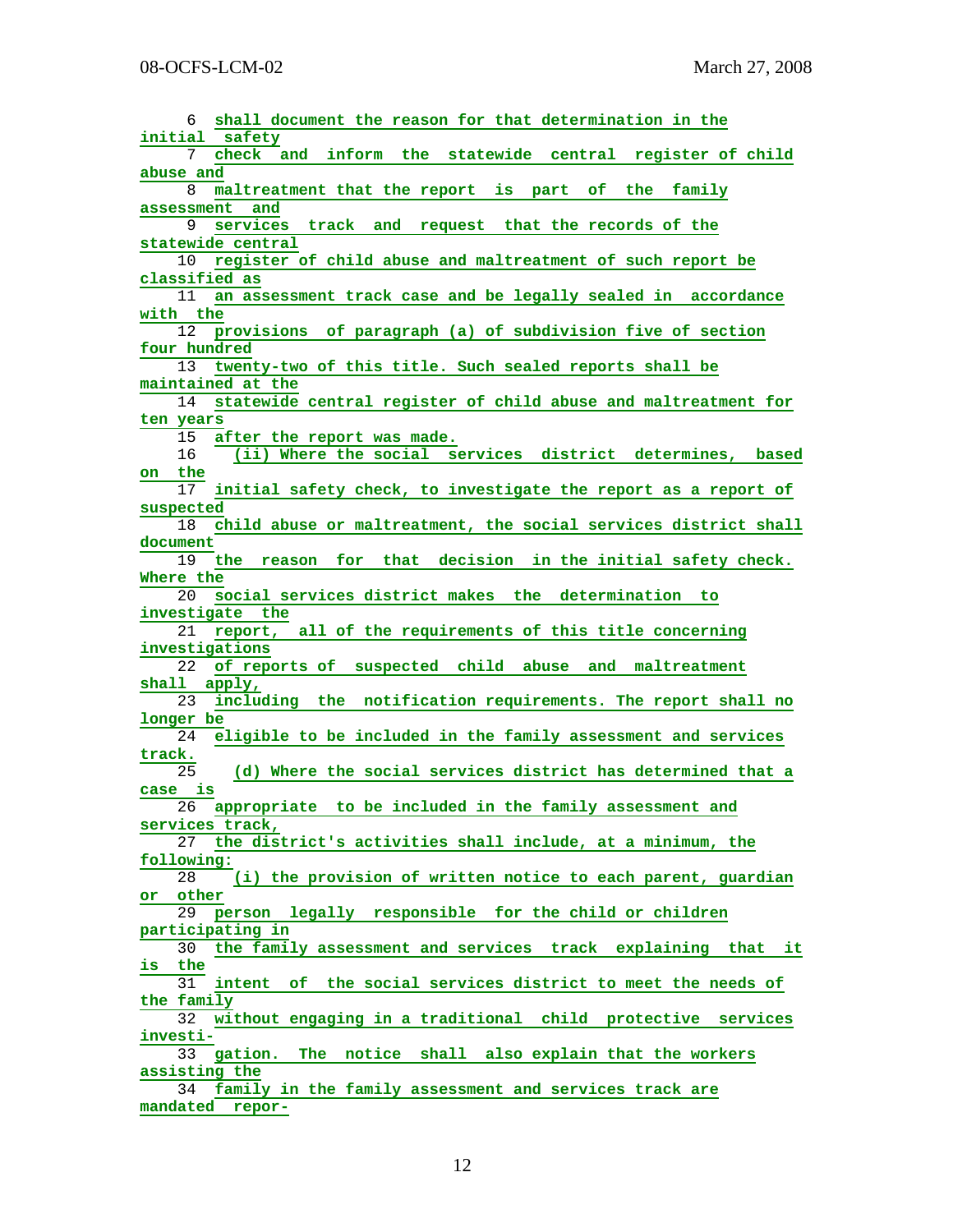| 35<br>who are required to report suspected child abuse or<br>ters                  |
|------------------------------------------------------------------------------------|
| maltreatment                                                                       |
| and that those workers are required to report new information<br>36                |
| that they                                                                          |
| 37<br>receive in their work with the family if that information                    |
| gives them                                                                         |
| reasonable cause to suspect that a child in the family is an<br>38                 |
| abused<br>or                                                                       |
| maltreated child;<br>39                                                            |
| 40<br>examination, with the family, of the family's<br>(iii)<br>an.                |
| strengths,                                                                         |
| concerns and needs;<br>41                                                          |
| 42<br>(iii) where appropriate, an offer of assistance which<br>shall               |
| include                                                                            |
| case management that is supportive of family stabilization;<br>43                  |
| 44                                                                                 |
| the planning and provision of services responsive to<br>(iv)                       |
| the service                                                                        |
| 45<br>needs of the family; and                                                     |
| 46<br>(v) an on-going joint evaluation and assessment of the                       |
| family's                                                                           |
| progress including ongoing, periodic assessments of risk to the<br>47              |
| child.                                                                             |
| After the social<br>services district has<br>48<br>(e)<br>received a               |
| report of                                                                          |
| suspected maltreatment and determined that the report<br>49<br>is                  |
| initially                                                                          |
| eligible to be included in the family assessment and<br>50                         |
| services track,                                                                    |
|                                                                                    |
| pursuant to paragraph (b) of this subdivision, the activities<br>51                |
| described<br>52                                                                    |
| in paragraphs (c) and (d) of this subdivision may be                               |
| performed by the                                                                   |
| 53<br>social services district directly or through any other method                |
| currently                                                                          |
| utilized by social services districts to obtain preventive<br>54                   |
| services for                                                                       |
| 55<br>children and families. If a community-based agency determines,               |
| pursuant                                                                           |
| to subparagraph (ii) of paragraph (c) of this subdivision, that<br>56              |
|                                                                                    |
|                                                                                    |
| a report                                                                           |
| $S. 4009--B$<br>5                                                                  |
|                                                                                    |
| must be investigated as a case of suspected child abuse or<br>1                    |
| maltreatment,                                                                      |
| the community-based agency shall so inform the social services<br>2                |
| district,                                                                          |
| shall then become responsible for conducting the child<br>which<br>3               |
| protective                                                                         |
| services investigation in accordance with the<br>4                                 |
| requirements of this                                                               |
| 5<br>title.                                                                        |
| 6<br>(f) A report selected for inclusion in the demonstration                      |
| project shall                                                                      |
| 7                                                                                  |
| cease to be eligible for inclusion in the demonstration                            |
| project if<br>at                                                                   |
| time in the course of providing services the district or<br>8<br>any<br>community- |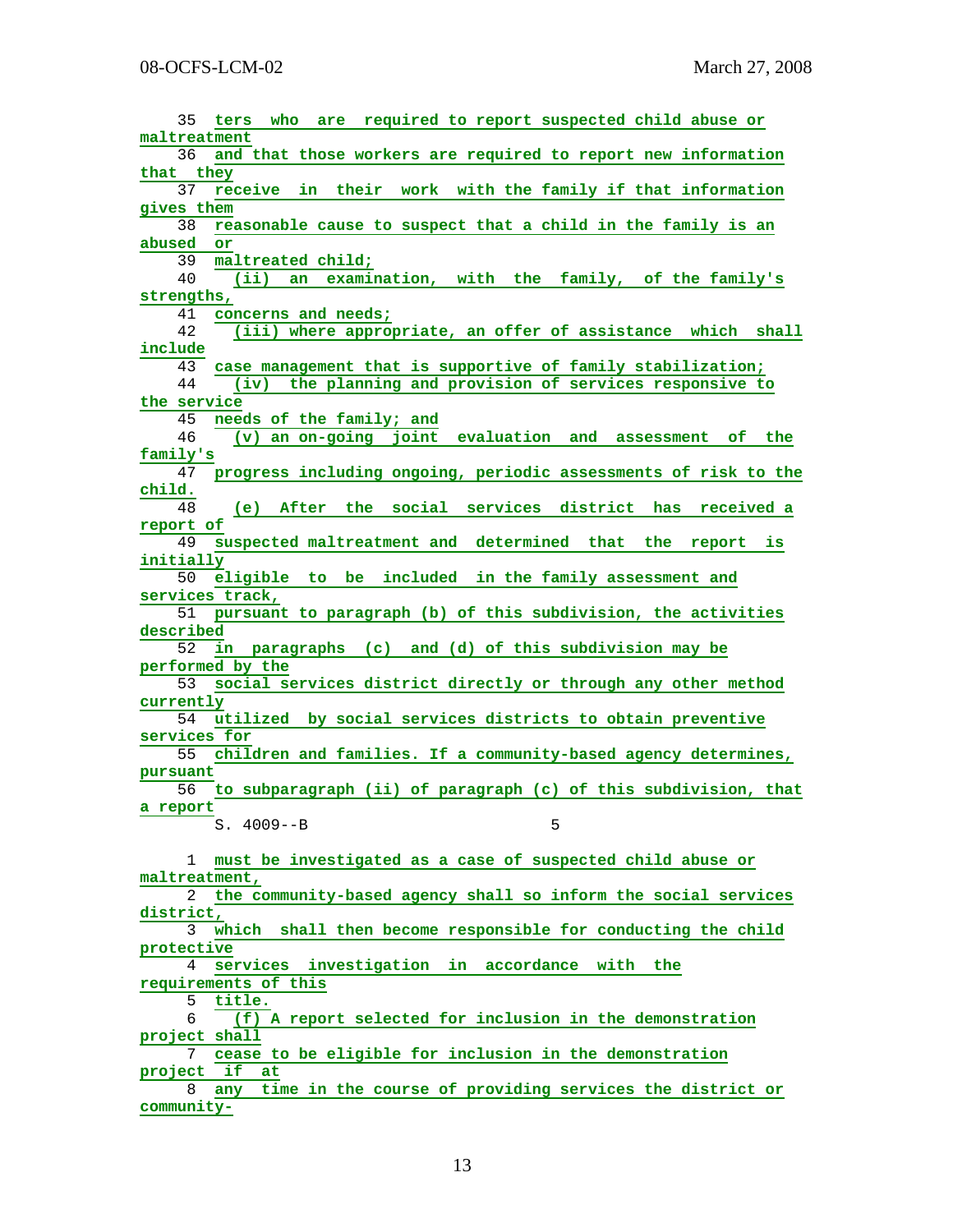9 **based agency finds that:** 10 **(i) there is evidence of child abuse, including sexual abuse; or** 11 **(ii) the parent or parents refuse to cooperate with the district or** 12 **community-based agency in developing or implementing a plan to address** 13 **the family problems or issues and there is evidence of maltreatment of a** 14 **child.** 15 **(g) Where the district finds or is advised by a communitybased agen-** 16 **cy, subsequent to the completion of the initial safety assessment and** 17 **after the report is legally sealed, that the report is no longer eligi-** 18 **ble for inclusion in the demonstration project pursuant to paragraph (f)** 19 **of this subdivision, the district shall contact the statewide central** 20 **register of child abuse and maltreatment and make a new report of** 21 **suspected child abuse or maltreatment pursuant to section four hundred** 22 **thirteen of this title.** 23 **(h) Where a report has been included in the family assessment and** 24 **services track and a subsequent report involving the family is made to** 25 **the statewide central register of child abuse and maltreatment, and such** 26 **subsequent report is not eligible for inclusion in the family assessment** 27 **and services track, the local child protective services, in conducting** 28 **its investigation, shall work cooperatively with any district or commu-** 29 **nity-based agency staff that are already working with the family to** 30 **minimize to the extent practicable the chance that existing services** 31 **being provided to the family will be disrupted and to maximize to the** 32 **extent practicable the coordination of the existing services being** 33 **provided to the family with any new services to be provided to the fami-** 34 **ly.** 35 **5. (a) Cases included in the family assessment and services track** 36 **shall not be subject to the requirements of section four hundred nine-e** 37 **or four hundred nine-f of this article.** 38 **(b) All records created as part of the family assessment and services** 39 **track shall include, but not be limited to, documentation of the initial**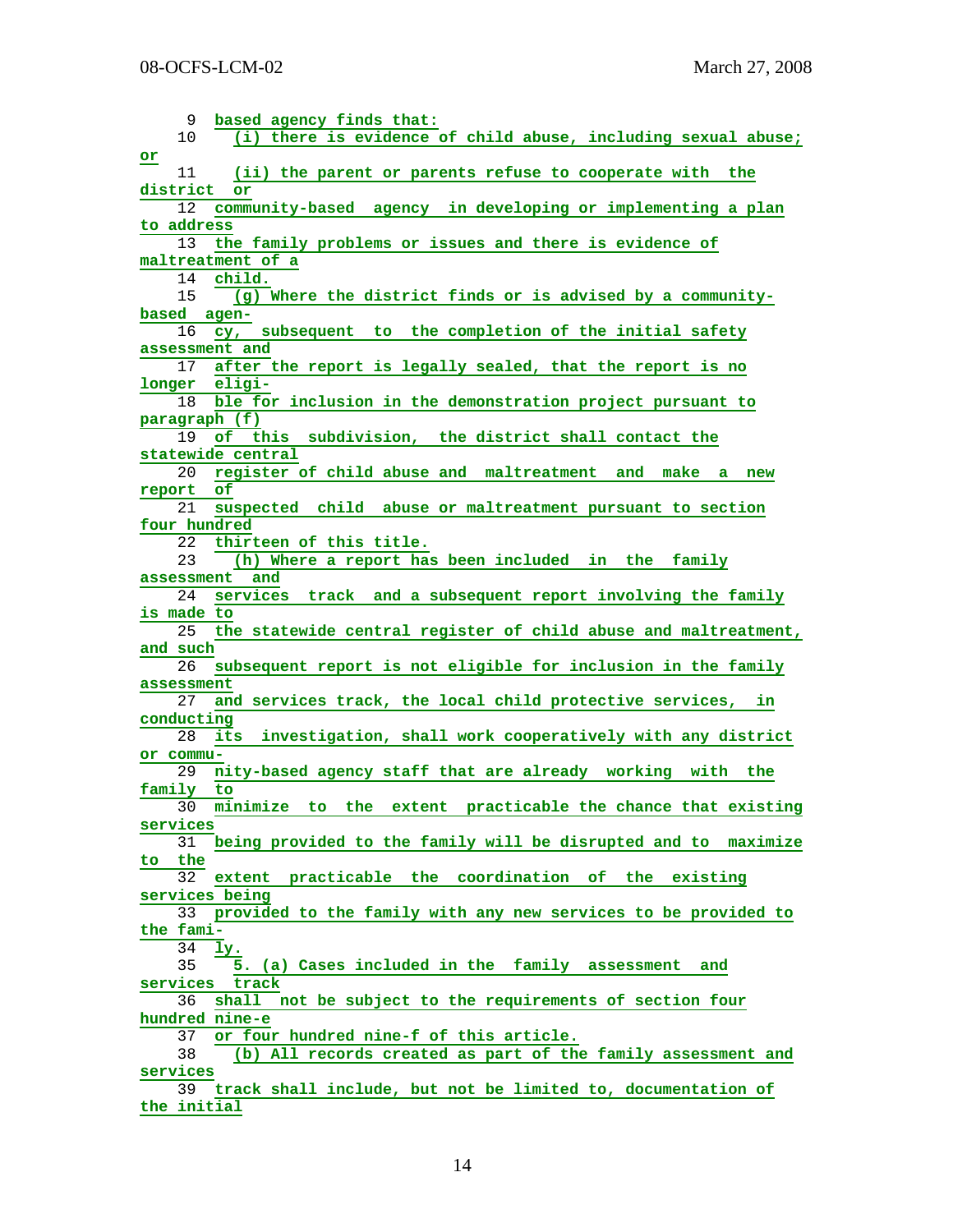| safety check, the examination of the family's strengths,<br>40        |
|-----------------------------------------------------------------------|
| concerns and                                                          |
| needs, all services offered and accepted by the family, the<br>41     |
| plan for                                                              |
| supportive services for the family, all evaluations and<br>42.        |
| assessments of                                                        |
| 43<br>the family's progress, and all periodic risk assessments.       |
| (c) Records created under the family assessment<br>44<br>and          |
| services track                                                        |
| 45<br>shall be maintained for ten years after the report initiating   |
| the case                                                              |
| at the statewide central register was made.<br>46                     |
| (d) All records created as part of the family assessment and<br>47    |
| services                                                              |
| track shall be confidential and shall be made available only to<br>48 |
| staff of                                                              |
| 49 the office of children and family services and persons             |
| designated by the                                                     |
| office of children and family services; the social services<br>50     |
| district                                                              |
| responsible for the case; community-based agencies that have<br>51    |
| contracts                                                             |
| 52<br>with the social services district to carry out                  |
| activities for the                                                    |
| district under the family assessment and services track; and<br>53    |
| providers                                                             |
| of services under the family assessment and services<br>54            |
| track; and any                                                        |
| social services district investigating a subsequent report of<br>55   |
| abuse or                                                              |